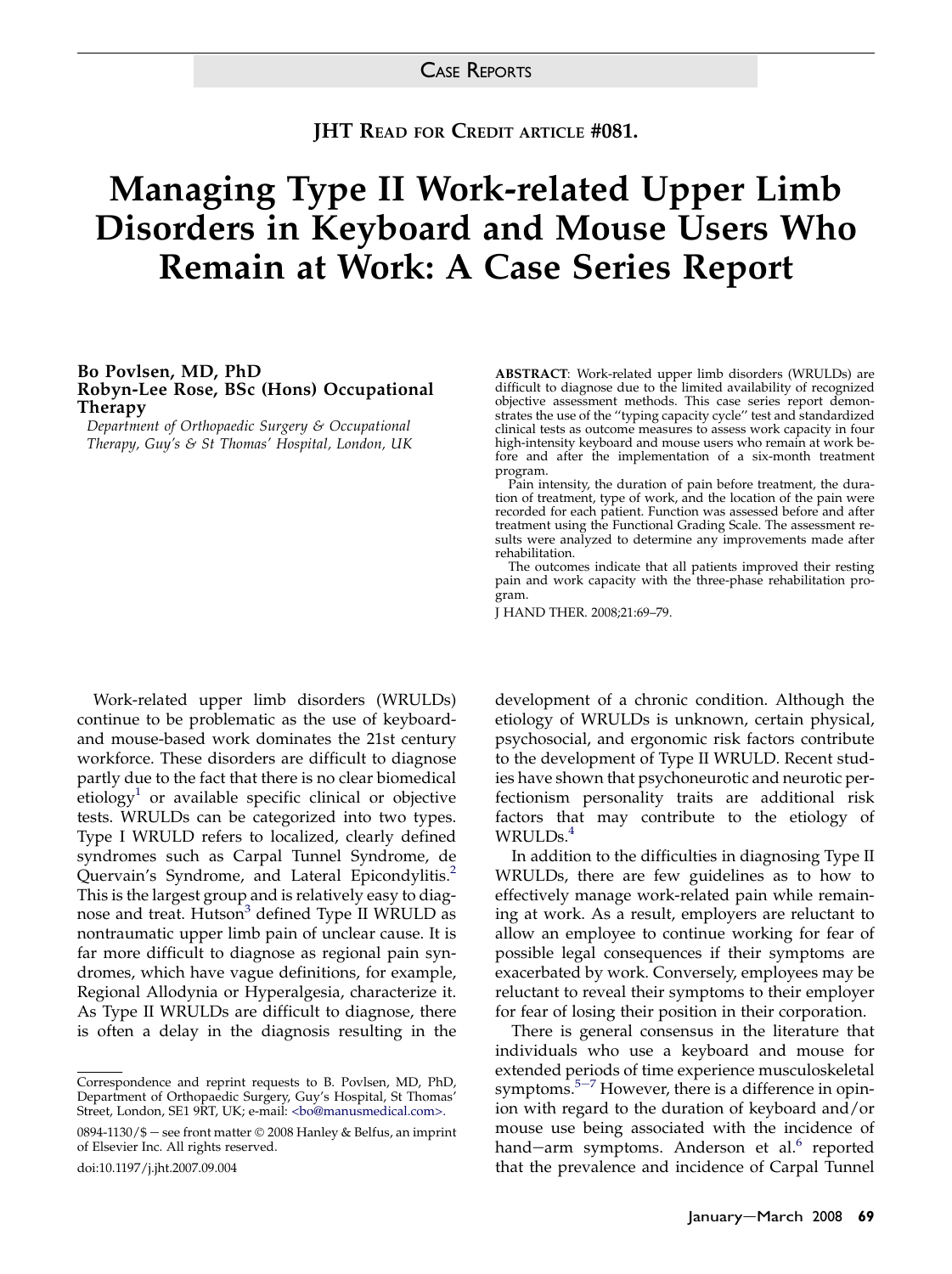Syndrome in individuals who are high-intensity mouse users (more than 20 hours per week) are higher than high-intensity keyboard users. Whereas, Lassen et al.<sup>[7](#page-8-0)</sup> established that mouse and keyboard time predicted elbow and wrist/hand pain from low exposure levels without a threshold effect, but mouse and keyboard time were not predictors of clinical conditions.

Ijmker et al. $\delta$  performed a systematic review of the literature to establish what evidence existed for a relationship between the duration of work time spent using the computer and the incidence of upper extremity disorders. Strong evidence was found that suggests a positive association between the duration of mouse use and hand-arm symptoms, thereby indicating the need to identify safe levels of computer use and to objectively differentiate between total computer use, mouse use, and keyboard use.

With regard to assessing the work capacity of individuals with Type II WRULD, most reported investigations have done so by questionnaires, video filming, or muscular force recording. $9-15$  $9-15$  In our opinion, individuals need to be assessed in realistic test conditions using a simple, reproducible, and cost-effective assessment tool. In addition, individuals should receive a thorough standardized clinical examination, with additional pain and functional outcome measures.

In 2004, Povlsen et al. $^{16}$  $^{16}$  $^{16}$  developed the "typing capacity cycle'' test. The test was developed in an attempt to create a simple, reproducible ''off-site'' tool to enable hand surgeons and hand therapists to objectively assess keyboard users' work capacity after they had developed WRULD. The test was used to study both healthy keyboard-based users and those suffering from WRULD to establish a normative baseline between healthy and nonhealthy individuals. The test did not include a specific functional mouse use component and therefore did not provide an evaluation of the impact of computer mouse use on pain. The results of the study indicated that the ''typing capacity cycle'' test did not induce pain in normal healthy individuals or individuals with Type II WRULD and was within the guidelines for Display Screen Equipment (DSE) workers in England as outlined by the Health  $&$  Safety Executive.<sup>[17](#page-9-0)</sup>

The purpose of this article is to present a series of case reports on the assessment and treatment of individuals who perform keyboard and high-intensity mouse-based work as defined by Anderson et al.  $(2003)$ <sup>o</sup> who developed Type II WRULD but wanted to remain at work during their six-month treatment and follow-up period.

# METHOD

The standardized clinical examination consisted of subjective and objective assessments. The subjective

assessment included a description of their symptoms and an assessment of pain intensity using the Visual Analogue scale (VAS) and the adapted Functional Grading Scale.<sup>[18](#page-9-0)</sup> The Functional Grading scale was first described by Fry in  $1986^{19}$  $1986^{19}$  to grade the severity of overuse syndromes in orchestral musicians. The severity scale is reported to correspond well with overuse injuries from other occupations such as keyboard and mouse users, writing, and pottery making and has subsequently been adapted to rate the sever-ity of Type II WRULDs.<sup>[18,20](#page-9-0)</sup> The adapted Functional Grading Scale<sup>[18](#page-9-0)</sup> that is used with Type II WRULD patients consists of five grades, which describe the location of pain and the effect that pain is having on work performance in association with objective findings (Table 1).

The objective assessment included a series of standardized clinical assessments and a ''typing capacity cycle'' test before and after six months of rehabilitation. Risk factors for the development of Type II WRULD were identified [\(Table 2\)](#page-2-0).

#### Clinical Assessment

The standardized clinical assessment included a cervical screening to identify neck stiffness and pain, a postural analysis, active range of motion (AROM) assessment of the of the upper extremity to identify the presence of joint stiffness, or hypermobility. $^{20}$  $^{20}$  $^{20}$ In the presence of joint stiffness, standardized Goniometer measurements were taken to assess AROM. The Phalens<sup>[20](#page-9-0)</sup> and Tinnel tests<sup>20</sup> were performed to identify nerve entrapment, and Hunters

#### TABLE 1. Functional Grading Scale

| Grade I   | Pain after activity; resolves quickly with rest. No<br>decrease in the amount of speed of work.<br>Objective findings usually absent.                                                                                                                                                                                                                                                      |
|-----------|--------------------------------------------------------------------------------------------------------------------------------------------------------------------------------------------------------------------------------------------------------------------------------------------------------------------------------------------------------------------------------------------|
| Grade II  | Pain in one site while working. Pain is consistent<br>while working but resolves when activity stops.<br>Productivity may be mildly affected.<br>May have objective findings.                                                                                                                                                                                                              |
| Grade III | Pain in one or more sites while working. Pain<br>persists after the activity is stopped.<br>Productivity affected and multiple breaks may be<br>necessary to continue working.<br>May affect other activities away from work.<br>May have weakness, loss of control and dexterity,<br>tingling, numbness, and/or other objective<br>findings.<br>May have latent or active trigger points. |
| Grade IV  | All common uses of hand/upper extremity cause<br>pain, which is present 50–75% of the time.<br>May be unable to work or works in a limited<br>capacity.<br>May have weakness, loss of control and dexterity,<br>tingling, numbness, trigger points, and/or other<br>objective findings.                                                                                                    |

Adapted from Lowe C: J Hand Ther 5:84, 1992; modified from Fry HJH: Med Probl Perform Art 1:51, 1986.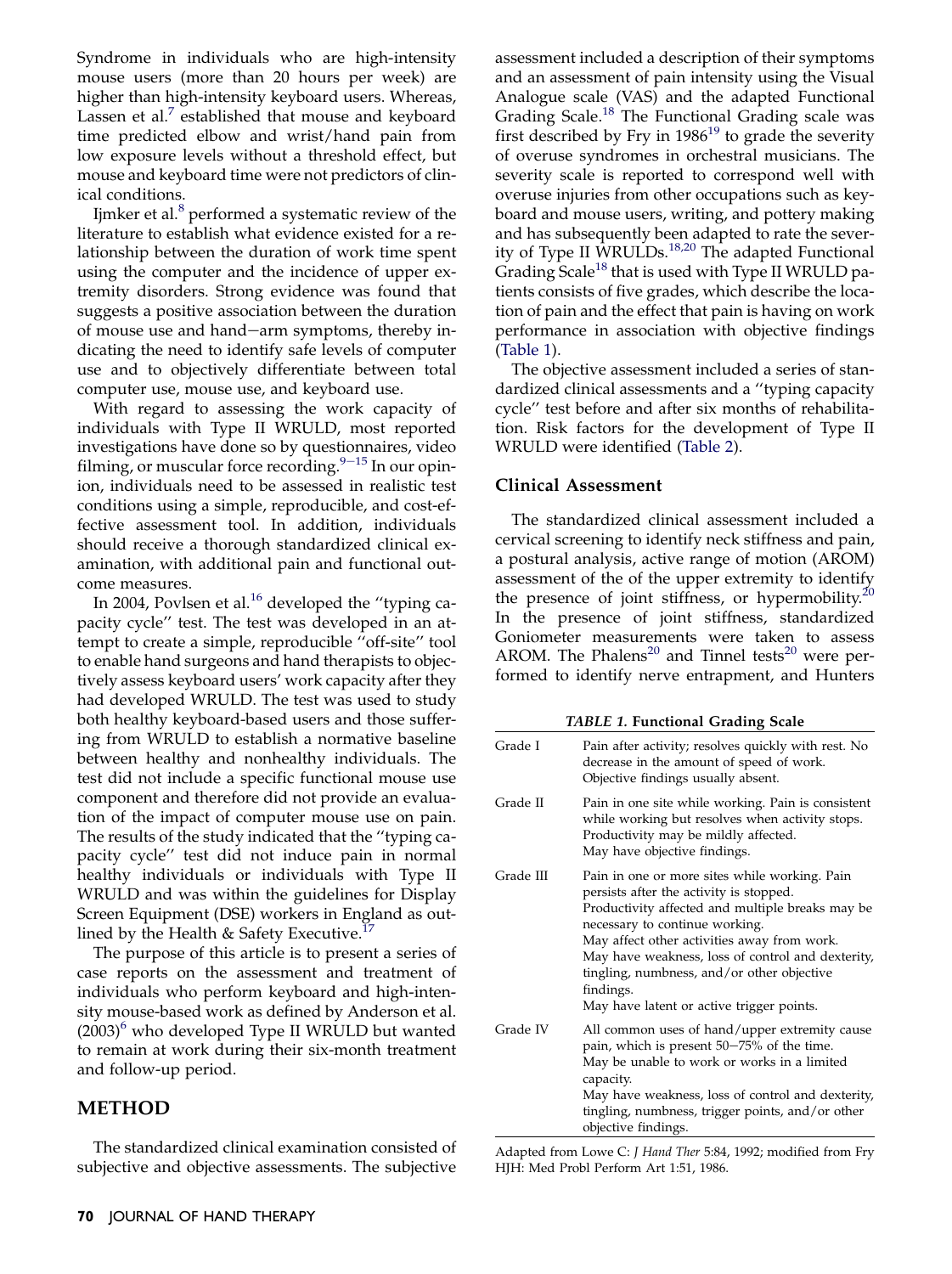TABLE 2. Type II WRULD Risk Factors

<span id="page-2-0"></span>

| <b>Physical Risk Factors</b> | <b>Psychosocial Risk Factors</b>                                    |
|------------------------------|---------------------------------------------------------------------|
| Repetitive job               | Psychoneurotic and neurotic<br>perfectionism personality<br>traits. |
| Prolonged static positioning | Poor coping strategies                                              |
| Awkward postures             | Unsupportive working<br>environment                                 |
| Direct pressure              | High levels of work stress                                          |
| Vibration                    |                                                                     |
| High Force                   |                                                                     |
| Ergonomics                   |                                                                     |
| - Poor workstation setup     |                                                                     |
| - Excessive use of personal  |                                                                     |
| digital assistants           |                                                                     |
| - Use of a laptop            |                                                                     |
| Sedentary lifestyle          |                                                                     |

Abduction test was used to identify radial, median, and ulnar nerve sensitivity.<sup>[21](#page-9-0)</sup> Grip strength was tested using the Jamar Dynamometer as described by Coldham et al.<sup>[22](#page-9-0)</sup> If swelling was present, circumferential measurements of involved joints were taken. $20$ 

It is essential to assess for the presence of trigger points in ''painful weak grip'' muscles as they can refer patterns of pain that are mistaken for other conditions such as Carpal Tunnel Syndrome, Thoracic Outlet Syndrome, and de Quatrain's stenosing tenosynovitis.[23](#page-9-0) These muscles primarily include the extensor carpi radialis longus and brevis, extensor digitorum, brachioradialis, and supinator muscles. Active trigger points are localized by feeling for a tender nodule within the muscle or through pincer palpation of the Brachioradialis and flat palpation of the other forearm muscles.<sup>[23](#page-9-0)</sup> Nodules that arise as a result of increased muscle tension, which are not trigger points, are recorded. These nodules tend to occur in the trapezius muscles and contribute toward the presence of neck stiffness.

# The "typing capacity cycle" Test Method

The typing test was carried out in a hand therapy treatment room at a designated desk 73 cm high and 73 cm deep with a designated height adjustable chair with the use of a standard 12-inch monitor and a standard keyboard. The test did not involve the use of a mouse. Patients were instructed to only use the keyboard during the test and to ignore errors that required the use of the mouse for correction. They were at liberty to adjust the chair and the positioning of the monitor, keyboard, and manuscript to suit their personal preference at that specific time. The subjects were first asked to score their resting pain, termed "start level," on a VAS  $(0-10)$ .

They would then start to type a standard document at their own speed for a maximum of 30 minutes or until the VAS reached 5. If they managed the 30 minutes, the typing component of the test was

considered completed. If however, while typing their pain reached a VAS level of 5, they were instructed to stop typing and the length of the typing period was recorded. After the first typing period, all participants would carry out stretching exercises until the pain level returned to the start level and the time for this to take place was recorded. Once this had occurred those who did not manage 30 minutes in the first period would then start typing the second period until they again reached VAS 5, and this second typing period duration was also recorded. The relative typing speed, taking the length of the recovery period into consideration, was then calculated.

# The Case Series

Three patients who were referred by their General Practitioner to the Specialist Orthopedic Hand Clinic will be presented. On the basis of the clinical presentation, each patient was diagnosed with Type II WRULD as a result of using the keyboard and mouse for more than 60% of their working day and presented with the common risk factors for developing Type II WRULD namely leading a sedentary lifestyle and engaging in repetitive work with poor posture and maintaining prolonged static positions. Patients were advised to inform their employer about the diagnosis and request a workstation assessment and modification to comply with guidelines as recommended by the Health and Safety Executive. The patients were then referred to a specialist Occupational Therapist for a series of standardized clinical examinations and a ''typing capacity cycle'' test<sup>[16](#page-8-0)</sup> to establish the levels of pain and functional impairment. The duration of pain before treatment, the duration of treatment, type of work, and the location of the pain were recorded for each patient. Patients then participated in a conservative treatment program while remaining in full-time work, which is described below. The results of the ''typing capacity cycle'' tests and the outcomes of the physical examination at referral and at six months were analyzed to determine any improvements made after rehabilitation. [Table 3](#page-3-0) provides an overview of the patient synopsis and summary of the results of the impairment and functional limitations before and after treatment.

# CASE STUDY 1

# **History**

A 53-year-old female presented with a six-month history of persistent pain in her right and left upper limbs as a result of excessive keyboard and mouse use. She was right-hand dominant, worked full time as an administrative assistant in a publishing company, and tended to lead a sedentary lifestyle.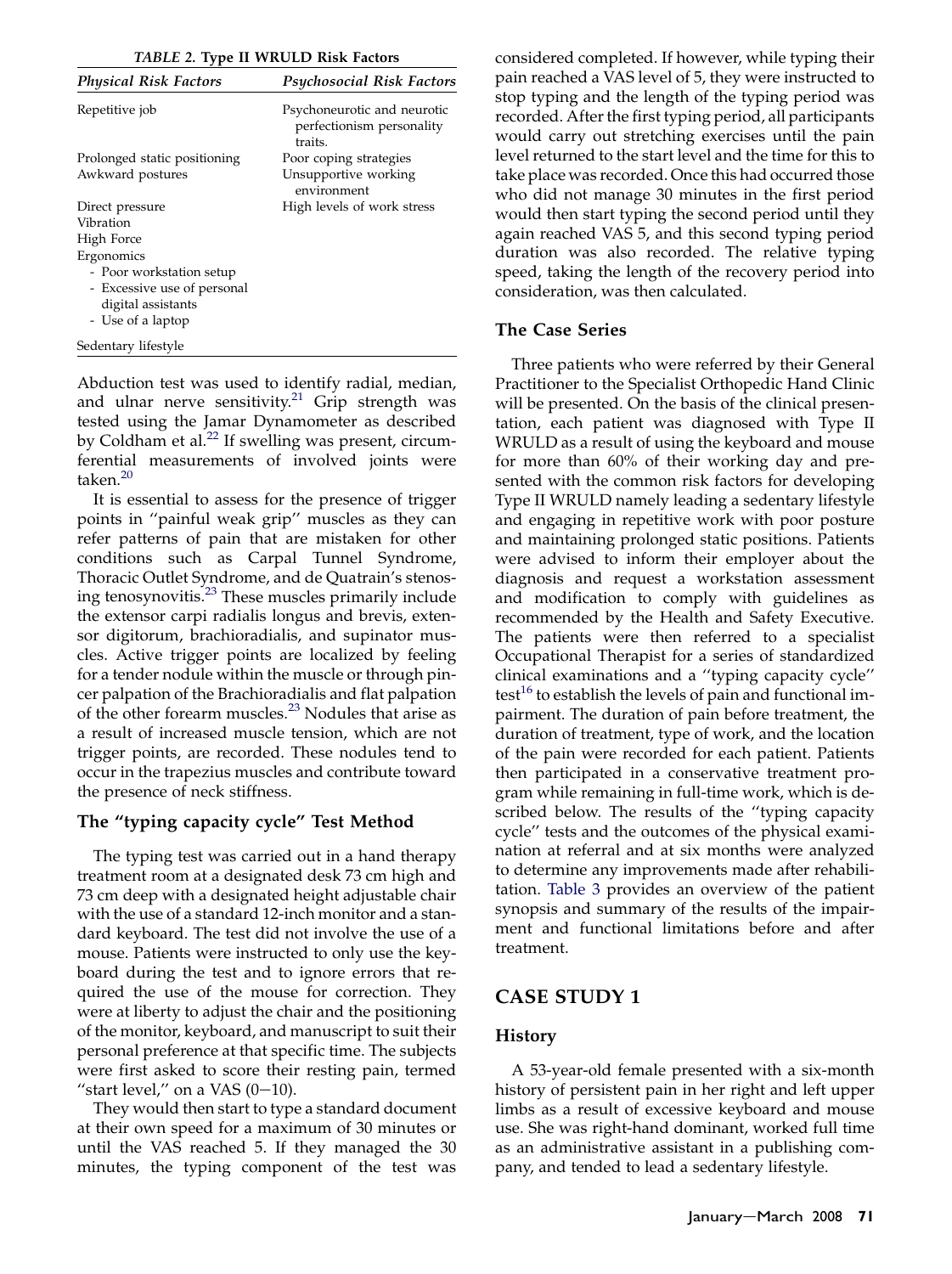<span id="page-3-0"></span>

| Case Study      |              | Dominance | <b>Past Medical</b><br>History                                                                |                        | <b>Impairment and Functional Limitations</b>                                                                                                                                                                                                                                                           | Remission                                                                                                                                                                                                                                                  | Duration of      | No of       |    |
|-----------------|--------------|-----------|-----------------------------------------------------------------------------------------------|------------------------|--------------------------------------------------------------------------------------------------------------------------------------------------------------------------------------------------------------------------------------------------------------------------------------------------------|------------------------------------------------------------------------------------------------------------------------------------------------------------------------------------------------------------------------------------------------------------|------------------|-------------|----|
|                 | Sex          |           |                                                                                               | Occupation             | Pre treatment                                                                                                                                                                                                                                                                                          |                                                                                                                                                                                                                                                            | <b>Treatment</b> | Sessions    |    |
| Case<br>Study 1 | Female Right |           | Six month history<br>Stiff & swollen<br>L & R wrists<br>Normal blood tests<br>Type I excluded | Admin, Assistant       | Nodules:<br><b>Upper Trapezius Muscle</b><br>Pain:<br>L & R upper limbs<br>Resting pain: VAS: 4<br>Sensation:<br>Numbness L MF<br>Swelling:<br>L & R wrist<br>AROM:<br>L wrist<br>Grip strength:<br>L: 9 kg<br>$R: 8$ Kg<br>Functional limitation:<br>Grade II<br>Relative typing speed:<br>$12.1$ wpm | Nodules:<br>Improved<br>Pain:<br>Mild discomfort<br>VAS0<br>Sensation:<br>L forearm tingling<br>Swelling:<br>None<br>AROM:<br>Normal<br>Grip strength:<br>L: 11 kg<br>R: 11 kg<br>Functional limitation:<br>Grade II<br>Relative typing speed:<br>19.9 wpm | Yes              | Six months  | 13 |
| Case<br>Study 2 | Female Right |           | Eight-month history<br>R upper limb pain<br>Normal blood tests<br>Type I excluded             | Information technology | Pain:<br>R wrist radiating to elbow:<br>VAS <sub>4</sub><br>Grip strength:<br>L: 17 kg<br>R: 22 Kg<br>Functional limitation:<br>Grade III<br>Relative typing speed:<br>$14.9$ wpm                                                                                                                      | Pain:<br>None: VAS 0<br>Grip strength:<br>L: 19 kg<br>R: 22 kg<br>Functional Limitation:<br>Grade I<br>Relative typing speed:<br>34.1 wpm                                                                                                                  | Yes              | Six months  | 10 |
| Case<br>Study 3 | Female Right |           | Twelve-month history<br>R wrist pain<br>Normal blood tests<br>Type I excluded                 | Solicitor              | Pain:<br>R wrist: VAS 2<br>Grip strength:<br>L: 28 kg<br>R: 20 Kg<br>Functional limitation:<br>Grade II<br>Relative typing speed:<br>$15.9$ wpm                                                                                                                                                        | Pain:<br>None: VAS 0<br>Grip strength:<br>L: 28 kg<br>R: 20 Kg<br>Functional limitation:<br>Grade I<br>Relative typing speed:<br>23.5 wpm                                                                                                                  | Yes              | Five months | 4  |

TABLE 3. Patient Synopsis

L = left; R = right; MF = middle finger; AROM = active range of motion; wpm = words per minute.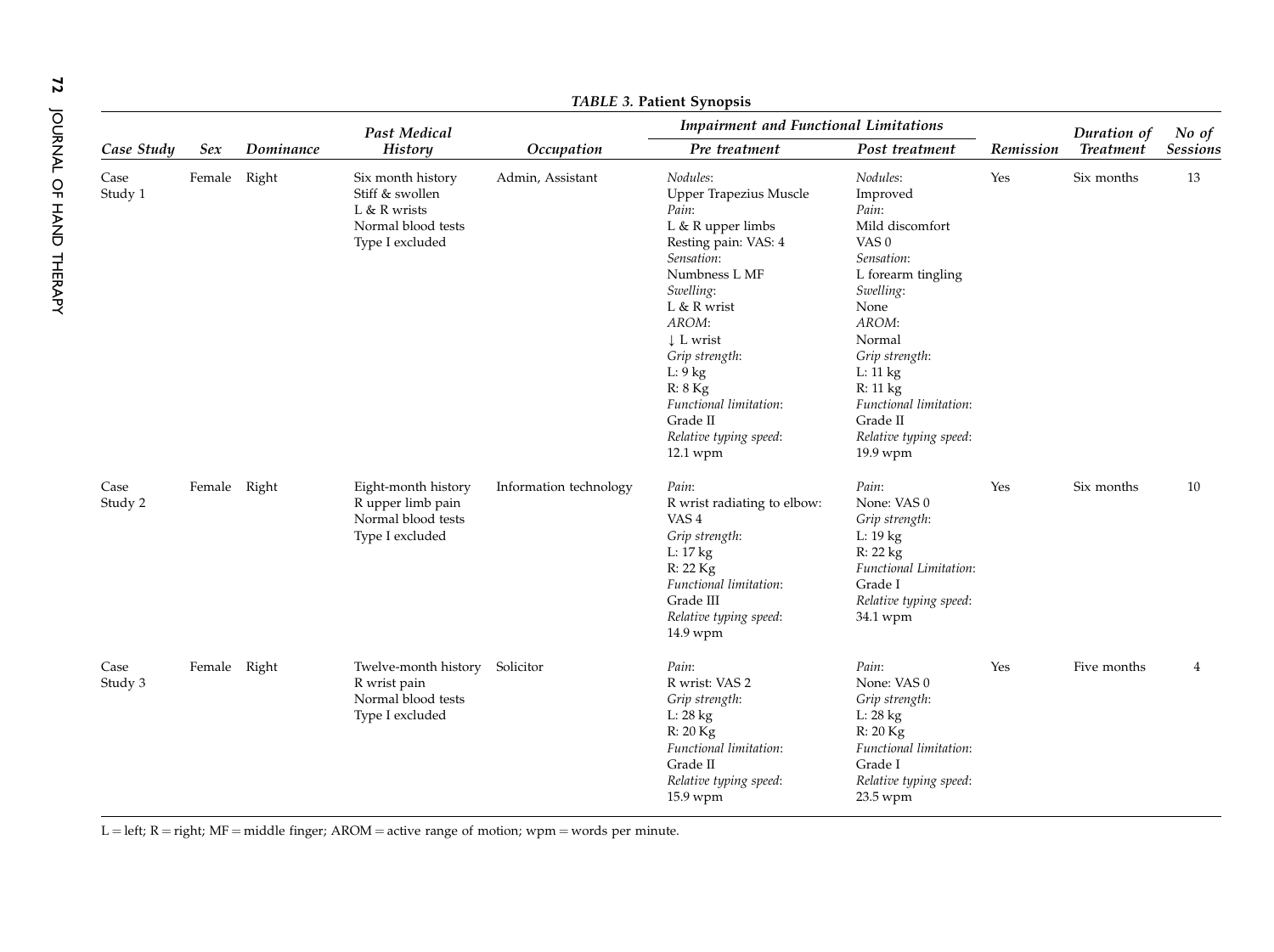## Clinical Assessment

At the initial clinic appointment, the patient presented with stiff and mildly swollen left and right wrists. Provocative tests for Type I WRULDs including Carpal Tunnel Syndrome were negative. Erythrocyte sedimentation rate (ESR) and C-reactive protein (CRP) blood test results were normal. The patient was therefore diagnosed with Type II WRULD.

## Clinical Presentation

The patient presented to Occupational Therapy with pain in the upper Trapezius muscles of the shoulders, bilateral upper limb pain, numbness in the left middle fingers, and mild swelling over the carpal tunnel area in the left and right wrists. Phalens and Tinnel tests were negative, which was consistent with negative Hunters Abduction test for the median nerve sensitivity. Swelling, nodules, and trigger points were absent in both upper extremities. AROM in the left wrist was reduced: extension/flexion: 52 degrees/60 degrees. Grip strength was weak in the left (9 kg) and right (8 kg) hands. The Functional Grading score was III. The initial ''typing capacity cycle'' test result for relative typing speed was 12.1 words per minute. The patient was treated over a period of six months and received 13 treatments sessions of 60-minute duration.

#### Summary of Treatment Outcome

Before treatment, the patient reported VAS 4 resting pain bilaterally but after treatment this was reduced to VAS 0. Range of motion in the left wrist improved to normal range (70°/70°). Swelling over the carpal tunnel was absent in both wrists. The relative typing speed increased by 67% and during the same period the grip strength increased by 27% and 18% in the left and right hands, respectively. The functional grading score was reduced from III to II after treatment and she reported leading a more active lifestyle. The ''typing capacity cycle'' test results improved by  $64\%$  (12.1–19.9 wpm).

# CASE STUDY 2

#### **History**

A 41-year-old lady worked full time in Information Technology and presented with an eight-month history of pain and discomfort in the right upper extremity, which was as a result of excessive keyboard and mouse use at work. Over time, the pain became more severe and occurred during most functional tasks. She tended to lead a sedentary lifestyle, preferring not to exercise regularly.

#### Clinical Assessment

Provocative testing during the initial clinical assessment excluded Type I disorders such as tendonitis, De Quervain's tenosynovitis, and Thoracic Outlet Syndrome as being a cause for the pain. ESR and CRP blood results were normal. The patient was therefore diagnosed with Type II WRULD.

## Clinical Presentation

The patient presented at Occupational Therapy with a pain score of VAS 4 in the right wrist, radiating from the wrist to the elbow. Pain was present during most functional tasks. There were no pins and needles or numbness in either upper limb, which was consistent with a negative Phalens and Tinnel test as well as a negative Hunters Abduction test for the median nerve sensitivity. Swelling, nodules, and trigger points were absent in both upper extremities. AROM was normal in the right upper extremity. Grip strength was normal in the left (25 kg) and right (26 kg) hands. The initial Functional Grading score was III. The initial ''typing capacity cycle'' test result for relative typing speed was 14.9 words per minute.

#### Summary of Treatment Outcome

Before treatment, the patient presented with VAS 4 resting pain in the right hand, which was reduced to VAS 0 after treatment. The Functional Grading score improved significantly from III to I. Relative typing speed improved by  $129\%$  (14.9–34.1 wpm). The patient was treated over a period of six months and attended ten sessions of 60-minute duration each.

# CASE STUDY 3

#### **History**

A 28-year-old lady who works as a solicitor presented with a 12-month history of pain in the right wrist as a result of excessive keyboard and mouse use, which did not impact on her ability to perform functional tasks. Long working hours meant she tended to lead a sedentary lifestyle.

## Clinical Assessment

X-rays of the right wrist were normal. Provocative tests for Type I WRULDs including Carpal Tunnel Syndrome were negative. ESR and CRP blood test results were normal. A diagnosis of Type II WRULD was therefore made.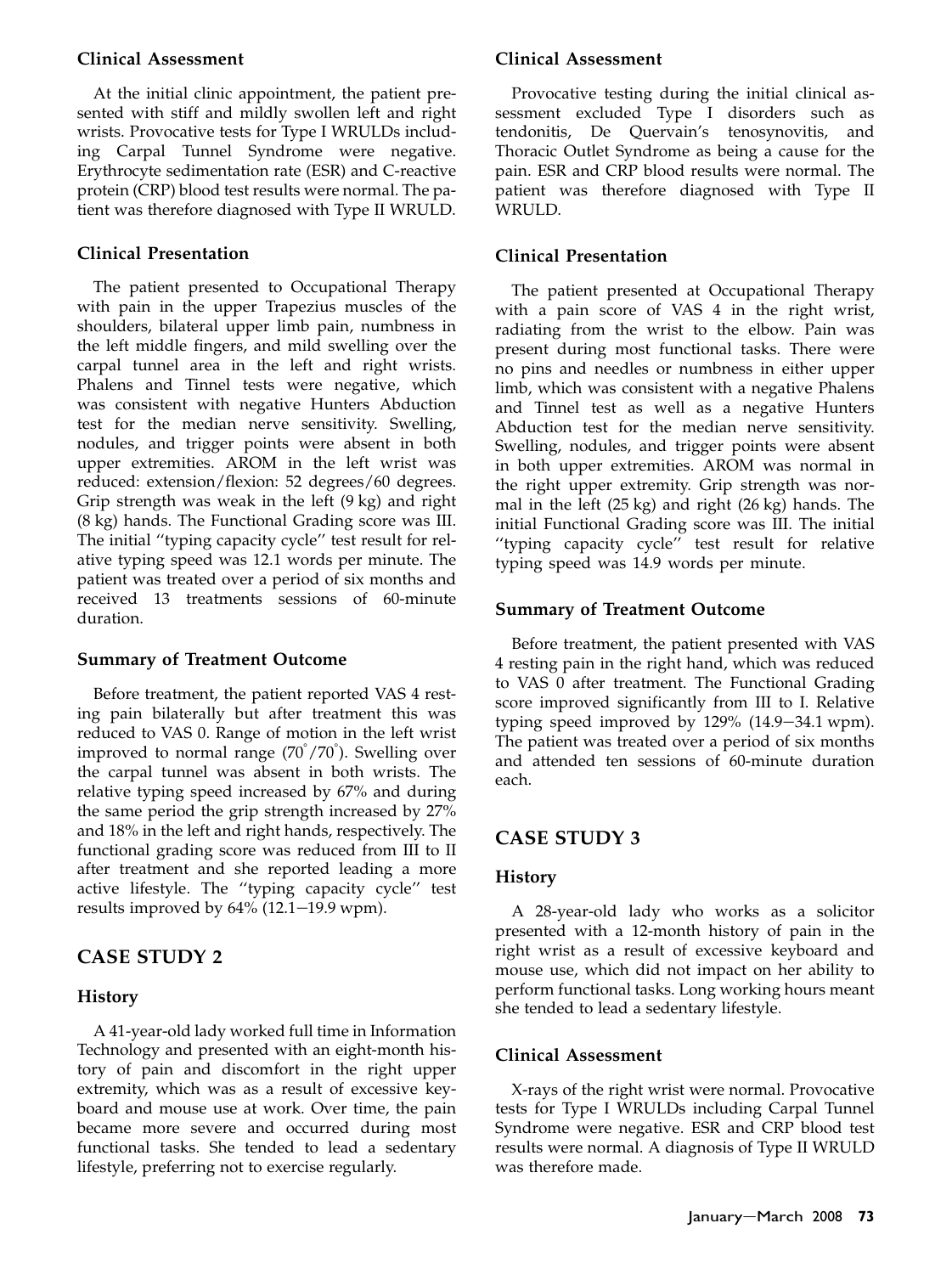# Clinical Presentation

The patient presented with an initial pain score of VAS 2 in the right wrist. Pain was present when holding items or performing resisted tasks. There were no pins and needles or numbness in either upper limb, which was consistent with a negative Phalens and Tinnel test as well as a negative Hunters Abduction test for the median nerve. There was no radial or ulna nerve sensitivity. Swelling, nodules, and trigger points were absent in both upper extremities. AROM was normal in the right upper extremity. Grip strength in the right hand was normal (20 kg). The functional Grading score was II at the onset of treatment. The initial ''typing capacity cycle'' test result for relative typing speed was 15.9 words per minute.

# Summary of Treatment Outcome

Before treatment, the patient had VAS 2 resting pain but after treatment this was reduced to VAS 0. Strength remained the same but she had less pain during functional activities. The Functional Grading score improved significantly from II to I. The treatment program enabled her to participate in an exercise regime during her working day. Relative typing speed improved by  $48\%$  (15.9-23.5 wpm). The patient was treated over a period of five months and attended four sessions each of 60-minute duration.

# DISCUSSION

A diagnosis of WRULD does not identify a specific neuromusculoskeletal lesion or an algorithmic management approach to follow. Rather it encompasses wide variety of pathology and symptoms. The nature of any therapeutic intervention should therefore relate to impairments, functional limitations, and disabilities.<sup>[24](#page-9-0)</sup>

In this case series, our primary role has been to motivate and encourage the patient to gain control of their symptoms by learning about correct posture and normal patterns of movement. This enabled patients to identify areas of the body or upper quadrant that were under strain and required immediate attention to counteract the effects of prolonged static positioning and limited normal movement patterns. Once empowered with this knowledge, they proved to be better equipped to incorporate other aspects of the treatment regime. Pursuit of a sedentary lifestyle and the limited experience of being exposed to the feeling of normal body movement patterns and postural techniques was a common trait among the patients in this report.

A three-phase conservative treatment program was adopted.<sup>[20](#page-9-0)</sup> [Table 4](#page-6-0) presents an overview of the conservative treatments used in relation to the impairments during each rehabilitation phase and [Table 5](#page-7-0) provides details of the exercise prescription and precautions.

Treatment sessions occurred on a one-to-one basis with a specialist Occupational Therapist. Splints were not advocated as they interfere with muscle rebalancing, strength, soft tissue alignment, and joint or bone composition.<sup>[25](#page-9-0)</sup>

Each patient was provided with a rehabilitation manual, which included a detailed diagrammatic home exercise program designed to increase circulation, reduce stiffness or cramping, and encourage normal movement patterns.

During the first phase, the patients were encouraged to limit caffeine and nicotine intake and increase light aerobic exercise.

The second phase of treatment commenced once the patient had gained control of their symptoms and progressed the patient toward a strengthening program to rebalance muscles, improve joint function, soft tissue extensibility, muscle tone, and nerve mobility. Patients were taught to adapt to neurovascular changes to decrease the risk of injury.

The final conditioning phase of treatment aimed at maintaining the new health-promoting lifestyle and the application of the correct principles during a working day. The support, empowerment, and encouragement to adopt health-promoting behavior had a positive impact on the patient's ability to return to work.

The fear of the possible damage to one's career as a result of WRULD can hinder treatment, as patients will tend to work through pain to remain productive. Support and advice in dealing with conflicts at work while recovering were the important aspects of the treatment. We attempted to promote a strong work ethic to encourage patients to remain in the workplace rather than embark on prolonged periods of absence from work.

# Principal Findings

Each patient in this case series presented with resting pain levels VAS  $2-4$  for six to 12 months before treatment and all worked with keyboard and PC mouse for more than 50% of the day. All the patients continued to work during the five- to sixmonth treatment program and achieved normal resting pain levels (VAS 0). During the same period, they also achieved a  $48-129%$  increase in their typing productivity.

# Strengths and Weaknesses

The author's acknowledge the limitations that a small case series report imposes. To our knowledge, there are no previous reports of high-intensity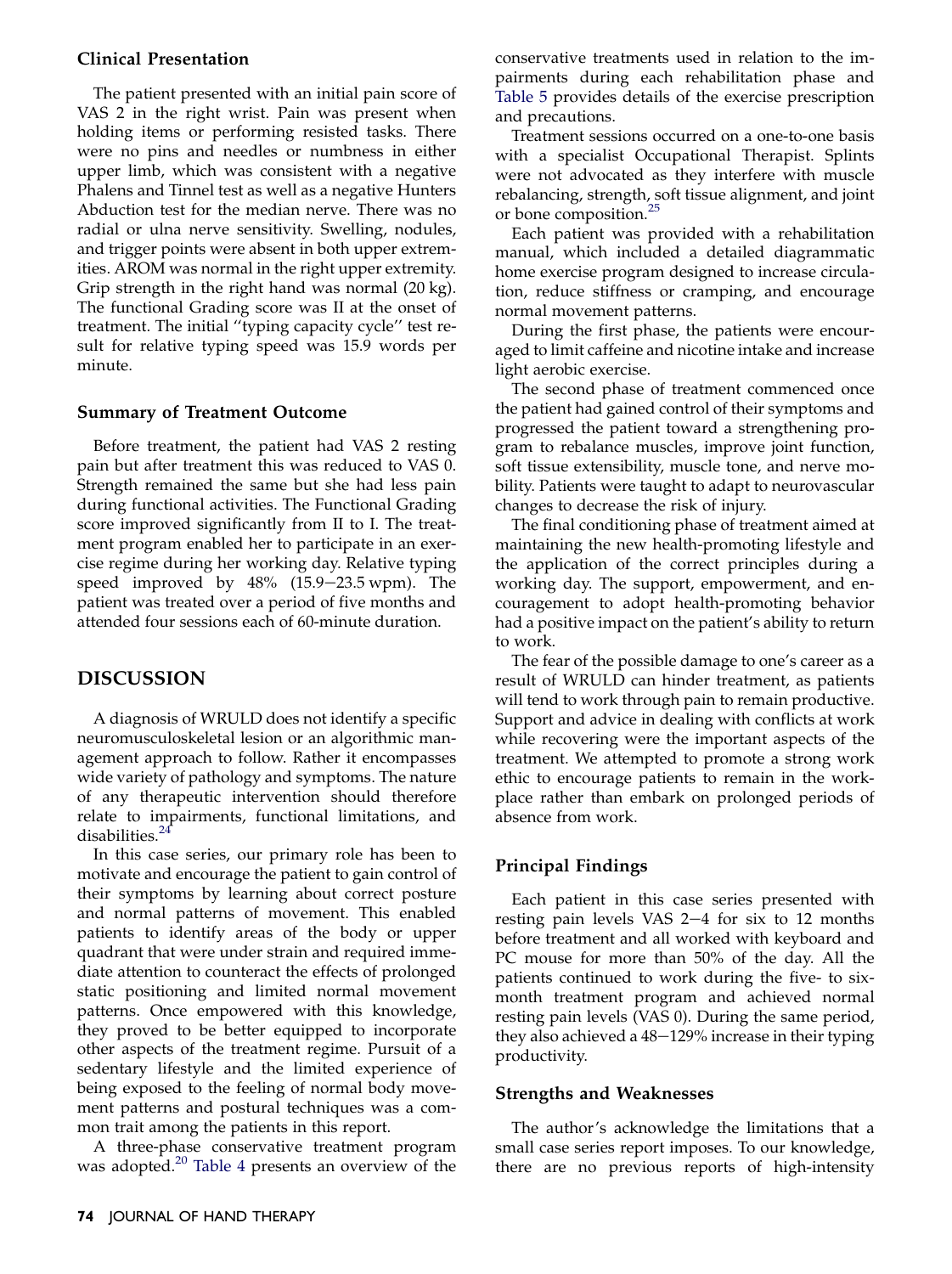<span id="page-6-0"></span>

| Rehabilitation<br>Phase                            |                | Ergonomic<br><b>Adaptations</b> | Joint<br>Education or Principles Mobilization | Nerve<br>Glide<br>Exercises | <b>Tendon</b><br>Glide<br>Exercises | Muscle<br>Stretching | Graded<br>Strengthening<br>Program | Heat Ice |     | Vibration or<br><b>Massage</b> | Rest Pacing | Psychological<br>Referral |
|----------------------------------------------------|----------------|---------------------------------|-----------------------------------------------|-----------------------------|-------------------------------------|----------------------|------------------------------------|----------|-----|--------------------------------|-------------|---------------------------|
| Phase I: Symptom Control                           |                |                                 |                                               |                             |                                     |                      |                                    |          |     |                                |             |                           |
| Psychosocial<br>- Stress<br>- Anxiety              | مما            |                                 |                                               |                             |                                     |                      |                                    |          |     |                                |             | ✔                         |
| Insight into                                       | ممز            |                                 |                                               |                             |                                     |                      |                                    |          |     |                                |             |                           |
| WRULD                                              |                |                                 |                                               |                             |                                     |                      |                                    |          |     |                                |             |                           |
| Poor flexibility                                   |                |                                 | مما                                           |                             |                                     | مما                  |                                    | مما      |     |                                |             |                           |
| Poor ergonomics                                    | $\overline{v}$ | مما                             |                                               |                             |                                     |                      |                                    |          |     |                                |             |                           |
| Poor posture                                       | ✔              | مما                             |                                               |                             |                                     |                      |                                    |          |     |                                |             |                           |
| Joint stiffness                                    | مما            |                                 | مما                                           |                             |                                     |                      |                                    | ✔        |     |                                |             |                           |
| Inflammation                                       | مما            |                                 |                                               |                             |                                     |                      |                                    |          |     |                                |             |                           |
| Trigger points                                     | ✔              |                                 |                                               |                             |                                     |                      |                                    |          |     |                                |             |                           |
| Nodules (muscle<br>tension)                        | مما            |                                 |                                               |                             |                                     |                      |                                    |          |     |                                |             |                           |
| Swelling                                           | مما            |                                 |                                               |                             |                                     |                      |                                    |          | مما |                                |             |                           |
| Peripheral nerve<br>sensitivity                    | مما            | مما                             |                                               |                             |                                     |                      |                                    |          |     |                                |             |                           |
| Tendon pain                                        | مما            |                                 |                                               |                             | مما                                 |                      |                                    |          |     |                                |             |                           |
| Phase II: Strengthening                            |                |                                 |                                               |                             |                                     |                      |                                    |          |     |                                |             |                           |
| Poor strength                                      | مما            |                                 |                                               |                             |                                     |                      |                                    |          |     |                                |             |                           |
| Muscle fatigue                                     | $\overline{v}$ | ✔                               |                                               |                             |                                     | مما                  |                                    |          |     |                                |             |                           |
|                                                    |                |                                 |                                               |                             |                                     |                      |                                    |          |     |                                |             |                           |
| Phase III: Conditioning                            |                |                                 |                                               |                             |                                     |                      |                                    |          |     |                                |             |                           |
| Increase intensity<br>and duration of<br>exercises | مما            | مما                             |                                               |                             |                                     | مما                  |                                    |          |     |                                |             |                           |

#### TABLE 4. Overview of Conservative Treatments Used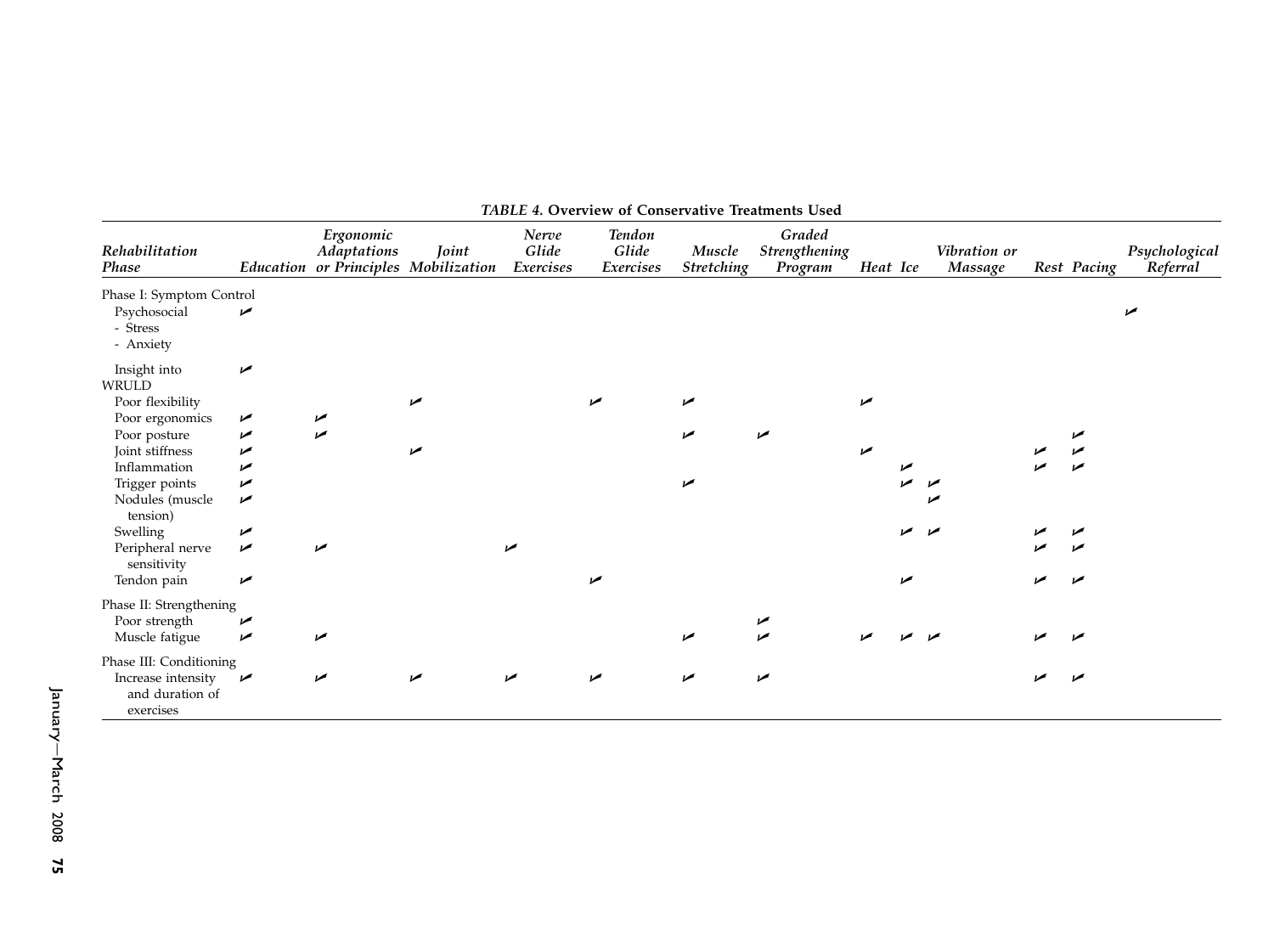<span id="page-7-0"></span>

|                                                                                                                                                                                                                                                                   | Frequency                                                                                                | Intensity (Resistance)                                                                                                                                                                        | Duration                           | Precaution                                                                        |
|-------------------------------------------------------------------------------------------------------------------------------------------------------------------------------------------------------------------------------------------------------------------|----------------------------------------------------------------------------------------------------------|-----------------------------------------------------------------------------------------------------------------------------------------------------------------------------------------------|------------------------------------|-----------------------------------------------------------------------------------|
| Treatment Technique<br>Joint mobilization                                                                                                                                                                                                                         | $2-3 \times/day$                                                                                         | N/A                                                                                                                                                                                           | As required.                       | Swelling, inflammation<br>and pain.                                               |
| Nerve glide exercises                                                                                                                                                                                                                                             | $1 \times$ /day                                                                                          | N/A                                                                                                                                                                                           | Hold for 5 sec.                    | Avoid nerve stretch if<br>symptoms are<br>exacerbated.                            |
| Tendon glide exercises                                                                                                                                                                                                                                            | $1 \times /day$                                                                                          | N/A                                                                                                                                                                                           | Perform complete<br>set each time. | Pain or inflammation.                                                             |
| Muscle stretching to<br>encourage warm<br>up through passive<br>muscle elongation                                                                                                                                                                                 | Every 20 min for 20 sec<br>perform one stretching<br>exercise while working<br>on the computer.          | N/A                                                                                                                                                                                           | Hold for 10 sec.                   | Compensatory movement<br>patterns.                                                |
| Isotonic strengthening<br>program<br>Concentric contraction,<br>e.g., theraband/<br>theraputty<br>Eccentric contraction,<br>e.g., theraband/<br>dumbells<br>Constant loading,<br>e.g., dumbbells<br>Plyometric loading,<br>e.g., catching then<br>throwing a ball | $3-4 \times/day$                                                                                         | Initially, 3-5 repetitions<br>of static exercise at<br>low resistance and<br>progress as pain<br>allows.<br>Grade dumbbell weight,<br>Theraband, and<br>theraputty resistance<br>as required. | 5 min every 2 h.                   | Significant swelling.<br>Significant and specific<br>pain.<br>Limitations in ROM. |
| Treatment Modality                                                                                                                                                                                                                                                |                                                                                                          |                                                                                                                                                                                               |                                    |                                                                                   |
| Heat                                                                                                                                                                                                                                                              | Preceding mobilization;<br>during treatment;<br>for pain relief or to<br>improve mobility.               | N/A                                                                                                                                                                                           | $20 \text{ min}$                   | Red, hot, or swollen<br>joints.                                                   |
| Ice                                                                                                                                                                                                                                                               | $3-6 \times$ /day after exercise N/A<br>or to decrease swelling,<br>inflammation, spasm,<br>and nodules. |                                                                                                                                                                                               | $10 \text{ min}$                   | Sensory or vascular<br>problems. Check skin<br>every 5 min to avoid<br>redness.   |
| Vibration                                                                                                                                                                                                                                                         | After exercise to reduce<br>muscle tension and/<br>or pain.                                              | Low                                                                                                                                                                                           | $15 \text{ min}$                   | Lubricate to protect skin.<br>Identify nodules and<br>hardened tissue.            |
| Massage                                                                                                                                                                                                                                                           | After exercise to reduce<br>muscle tension and/<br>or pain.                                              | Apply light pressure in<br>the presence of oedema.<br>Firm pressure when<br>massaging muscles.                                                                                                | $15 \text{ min}$                   | Lubricate to protect skin.<br>Identify nodules and<br>hardened tissue.            |

keyboard and mouse users with longstanding WRULDs who have remained at work during their rehabilitation. Therefore, these findings are significant as they have important implications for the clinician. The ''typing capacity cycle'' test is a tool that can be used to provide patients and their employers with guidelines on safe keyboard and mouse use within the workplace while individuals participate in their rehabilitation program. This is important as it may reduce the fear of litigation and prevent lengthy periods of absence from work, which can compromise an individual's career.<sup>[11](#page-8-0)</sup> Finally, the described treatment program provides the clinician with an overview of how to address a variety of complexed symptoms effectively, in a manner which is reassuring and empowering for the patient, without the need for regular, ongoing treatment sessions.

#### Interpretation of Results

The described case reports suggest that it is possible with a conservative treatment program to both normalize resting pain and improve work capacity with relatively few outpatient appointments depending on the severity of the presenting symptoms. This is an important finding as the most comprehensive literature review of WRULD treat-ment by Verhagen et al. in 2003<sup>[26](#page-9-0)</sup> concluded that there was limited evidence of effectiveness for individual exercises for treating such cases.

The described treatment approach aimed to facilitate an awareness of how to normalize abnormal, repetitive postural patterns through the use of exercise to prevent dysfunction and the onset of a chronic condition as well as to maintain the new health-promoting lifestyle and the application of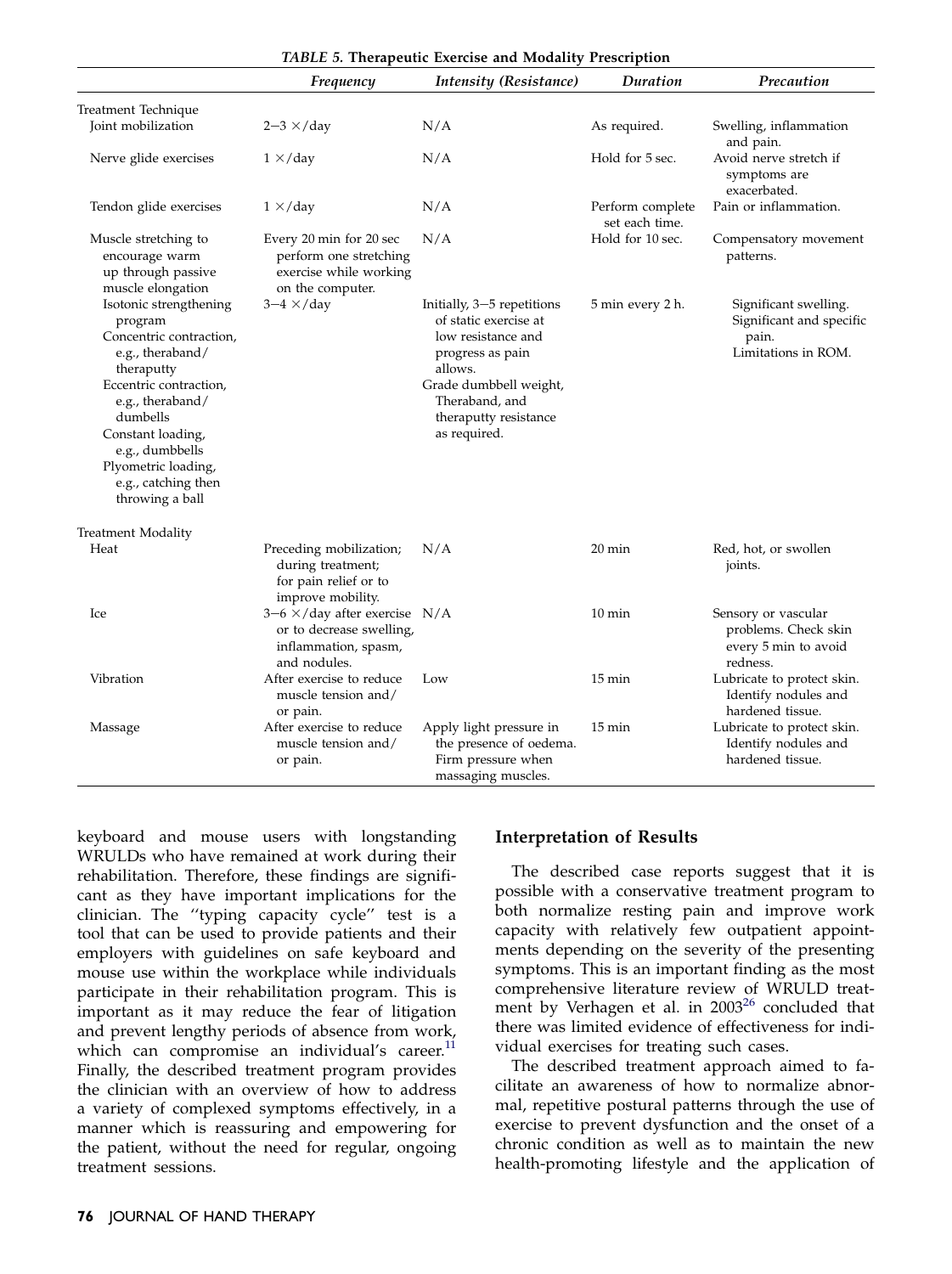<span id="page-8-0"></span>the correct principles during a working day. The support, empowerment, and encouragement to adopt health-promoting behavior had a positive impact on the patient's ability to return to work.

Lowe<sup>18</sup> described using a similar four-phase rehabilitative approach to treat Musicians with overuse syndrome who presented with disruption at several levels of function. The aim of the described treatment program was to restore form and balance and apply principles of good posture, flexibility, physical conditioning, and pacing in all activities of daily living to treat distal upper extremity injuries. It was highlighted that a successful treatment outcome depended upon lifestyle modification and an increase in self-knowledge.

 $Fry<sup>19</sup>$  $Fry<sup>19</sup>$  $Fry<sup>19</sup>$  noted an impressive clinical finding in his work with musicians who had overuse syndrome in that musicians tended to accept that their pain was normal one and therefore underestimated their problems and often continued to play with Grade IV injuries. We have observed that individuals with Type II WRULD tend to be less accepting of the presence of pain and therefore more likely to seek medical advice and comply with treatment at an earlier stage, thereby limiting the severity of the injury. However, there are individuals who will work through pain if their career is threatened and are likely to present with a Grade IV injury.

Mouse use is prevalent in most computer tasks and is associated with more constrained and nonneutral postures of the wrist and shoulder compared to keyboarding.15 Our results suggest that the degree of mouse may not necessarily determine the severity of resting pain levels and functional capacity or influence the treatment outcome after the rehabilitation program described above. This finding can be reassuring for patients who present with high levels of resting pain as a result of excessive mouse use, who are assessed using the ''typing capacity cycle'' test and would like to have some indication of the impact this will have on their treatment outcome. Although the ''typing capacity cycle'' test does not have supportive psychometric data associated with it and does not include the mouse, it does provide useful information with regard to ascertaining levels of functional performance without increasing pain beyond VAS 5.

# Questions and Future Research

Due to the limitations that a small case series imposes, the question remains whether or not the positive trend would emerge if the techniques used were repeated in a larger study. It would be preferable to perform a prospective randomized, controlled trial as no such comparable study is available to date. $26$ 

# **CONCLUSION**

Treatment results of patients with longstanding WRULD who have high-intensity mouse use and who want to remain in work during treatment have to our knowledge not previously been reported. This case series report suggests that it is possible with a conservative treatment program to both normalize resting pain and improve work capacity. We therefore conclude that the test method and proposed treatment program can provide significant benefit with minimal risk of causing symptom aggravation in this highly selected group.

# REFERENCES

- 1. Bloemsaat JG, Ruijgrok JM, van Galen GP. Patients suffering from a specific work-related upper extremity disorders exhibit insufficient movement strategies. Acta Psychol. 2003;115(1): 17–33.
- 2. Ireland DCR. Psychological and physical aspects of occupational arm pain. J Hand Surg. 1988;13B:5–10.
- 3. Hutson MA. Work Related Upper Limb Disorders. Oxford: Elsevier, 1997.
- 4. Van Eijsden-Besseling MD, Peeters FP, Reijnen JA, de Bie RA. Perfectionism and coping strategies as risk factors for the development of non-specific work-related upper limb disorders (WRULD). Occup Med. 2004;54(2):122–7.
- 5. Jensen C, Finsen L, Sogaard K, Christensen H. Musculoskeletal symptoms and duration of computer and mouse use. Int J Ind Ergon. 2002;30(4-5):265-75.
- 6. Anderson JH, Thomsen JF, Overgaard E, et al. Computer use and carpal tunnel syndrome. A 1-year follow-up study. JAMA. 2003;289:2963–9.
- 7. Lassen CF, Mikkelsen S, Kryger AI, et al. Elbow and wrist/ hand symptoms among 6,943 computer operators: a 1-year follow-up study. Am J Ind Med. 2004;46:521–33.
- 8. Ijmker S, Huysmans MA, Blatter BM, et al. Should office workers spend fewer hours at their computer? A systematic review of the literature. Occup Environ Med. 2007;64: 211–22.
- 9. Nakazawa T, Okubo Y, Suwazono Y, Kobayashi E, Komine S, Kato N, Nogawa K. Association between duration of daily VDT use and subjective symptoms. Am J Ind Med. 2002;42:  $421-6$
- 10. Friess Svensson H, Svensson OK. The influence of the viewing angle on neck loading during work with video display units. J Rehabil Med. 2001;33:133–6.
- 11. Van den Heuvel SG, de Looze MP, Hildebrandt VH. Effects of software programs stimulating regular breaks and exercises on work-related neck and upper-limb disorders. Scand J Work Environ Health. 2003;29:106–16.
- 12. Lindegard A, Wahlstrom J, Hagberg M, Hansson GA, Jonsson P, Wigaeus Tornqvist E. The impact of working technique on physical loads—an exposure profile among newspaper editors. Ergonomics. 2003;46:598–615.
- 13. Liao MH, Drury CG. Posture, discomfort and performance in a VDU task. Ergonomics. 2000;43:345–59.
- 14. Balci R, Agahazedeh F. The effect of work-rest schedules and type of task on the discomfort and performance of VDT users. Ergonomics. 2003;46:455–65.
- 15. Ketola R, Toivonen R, Hakkanen M, Luukkonen R, Takala EP, Viikari-Juntura E. Effect of intervention of ergonomic intervention in work with video display units. Scand J Work Environ Health. 2002;28:18–24.
- 16. Povlsen B, Probert S, Rose R. Use of The ''Typing Capacity Cycle'' test as an assessment tool for keyboard users with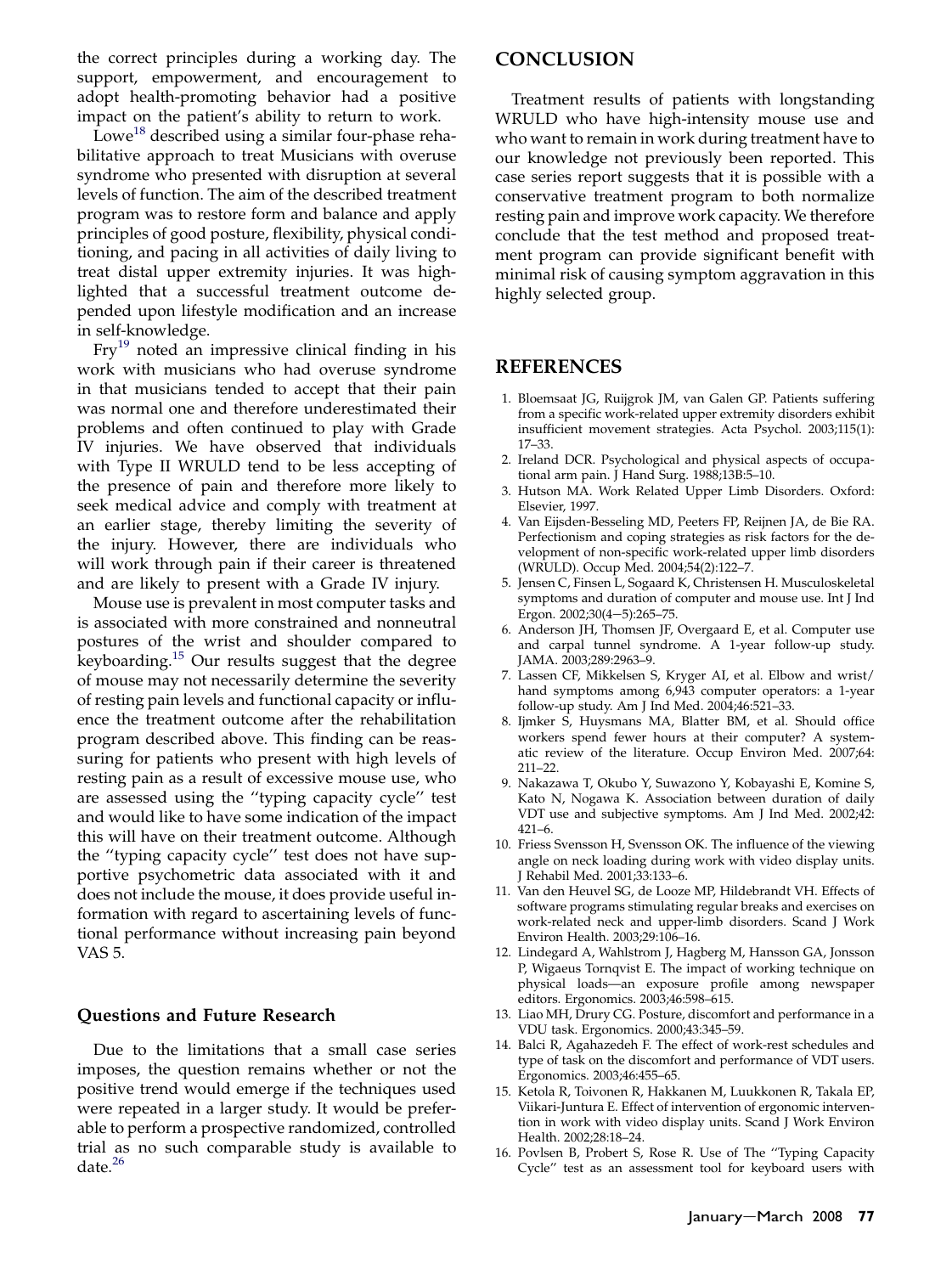<span id="page-9-0"></span>work related upper limb disorder. Br J Hand Ther. 2004;9: 84–7.

- 17. Work with display screen equipment. Health and Safety (Miscellaneous amendments) Regulations 2002. Guidance on Regulations L26 (Ed 2). HSE Books.
- 18. Lowe C. Treatment of tendonitis, tenosynovitis and other cumulative trauma disorders of musicians' forearms, wrists, and hands: restoring function with hand therapy. J Hand Ther. 1992;5:84–90.
- 19. Fry HJH. Incidence of overuse syndrome in the symphony orchestra. Med Probl Perform Art. 1986;1:51–5.
- 20. Hunter LM, Mackin EJ, Callahan AD. Rehabilitation of the Hand and Upper Extremity. 5th ed. St Louis, MO: Mosby, 2002.
- 21. Butler D. The Sensitive Nervous System. Australia: Noigroup Publications, 2000.
- 22. Coldham F, Lewis J, Lee H. The reliability of one vs. three grip trials in symptomatic and a-symptomatic subjects. J Hand Ther Phila. 2006;19(3):318–29.
- 23. Simons D, Travell JG, Simons LS. Myofascial Pain and Dysfunction—The Trigger Point Manual. 2nd ed. Lippincott Williams & Wilkins, 1999.
- 24. Keller K, Corbett J, Nichols D. Repetitive strain injury in computer keyboard users: pathomechanics and treatment principles in individual and group intervention. J Hand Ther. 1998; 11(1):9–26.
- 25. Fowler S, Wilson JK, Sevier TL. Innovative approach for the treatment of cumulative trauma disorders. Work. 2000;15:9–14.
- 26. Verhagen AP, Bierma-Zeinstra SMA, Feleus A, et al. Ergonomic and physiotherapeutic interventions for treating upper extremity work related disorders in adults. Cochrane Database Syst Rev. (3)2003:Art. No.: CD003471.